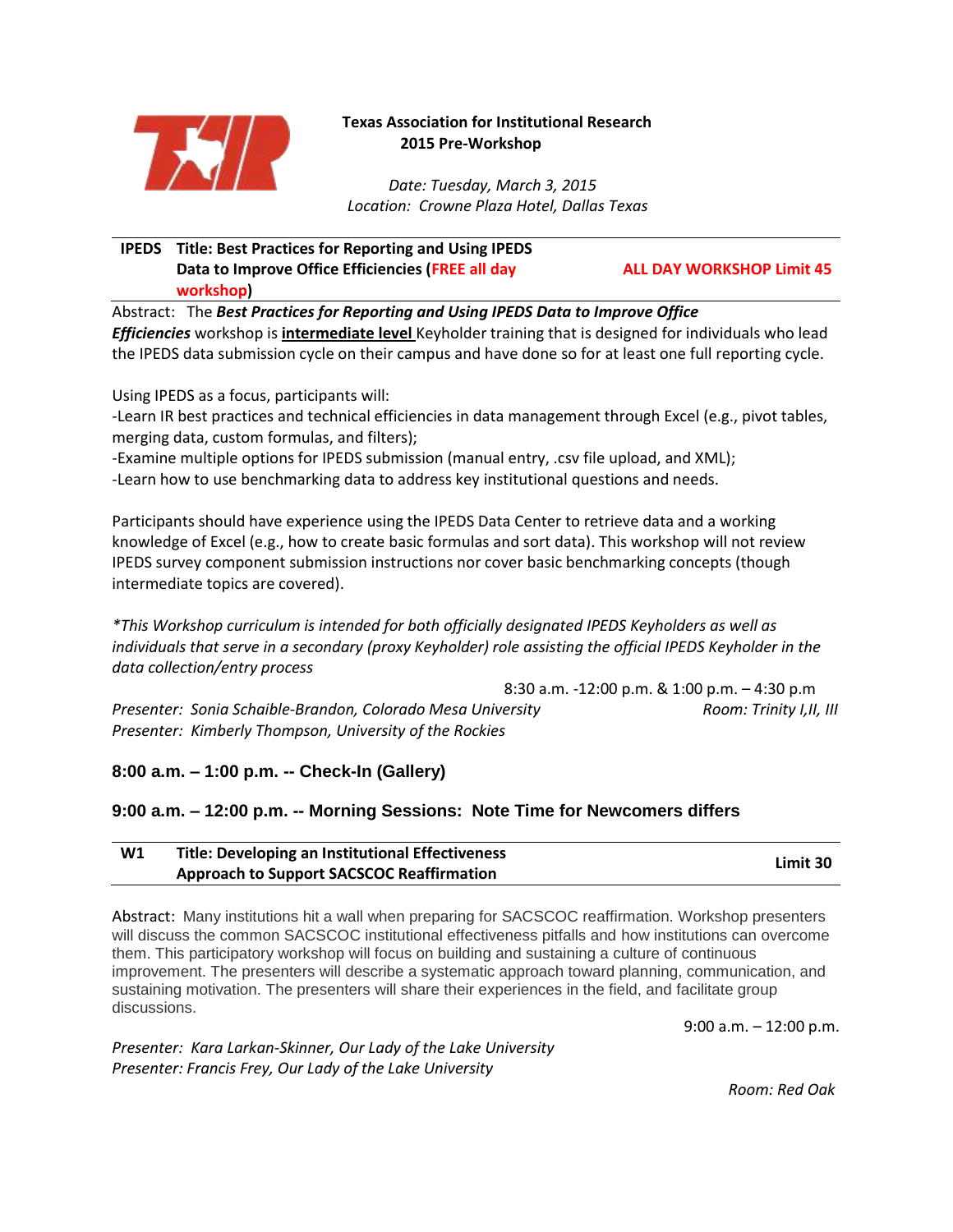## **W3 Title: Newcomers to Institutional Research ALL DAY WORKSHOP Limit 45**

Abstract: The TAIR Newcomer's Workshop will focus on maintaining an effective institutional research office. Topics include the various roles and key responsibilities of institutional research, necessary skills needed for a researcher, primary dogmas of assessment (surveys and focus groups), research resources, academic accreditation, financial analysis and presentation of data. Included in the areas of institutional research (THECB, public four-year and two-year colleges, private four-year institutions) who will be presenting "hot topics" for their areas of expertise.

9:00 a.m. -12:00 p.m. & 1:00 p.m. – 4:00 p.m. *Presenter: Marilyn Greer, M.D. Anderson Cancer Center Room: Dogwood*

| W4 | Title: The Use of Compression Planning in Program |          |
|----|---------------------------------------------------|----------|
|    | <b>Review</b>                                     | Limit 40 |

Abstract: Program evaluation can be a data- and time-intensive activity, falling short of desired outcomes for program-level and ultimately institutional-level improvement. Using compression planning techniques, El Centro College combined its program evaluation, institutional effectiveness, budgeting processes into one streamlined activity providing program coordinators with a three-year operational plan including communication activities, objectives, and outcomes, with an annual checkup. Presenters will provide an overview of the compression planning process along with its application in program evaluation. Presenters will lead attendees through a brief compression planning exercise. Attendees will receive an activities flowchart, a sample completed program review, and the link to the Compression Planning website.

| Presenter: Karen Laljiani, Cedar Valley College, DCCCD | Room: Elm |
|--------------------------------------------------------|-----------|
| Presenter: Dr. Teresa Isbell, El Centro College        |           |

| W5 | Title: Elements of CBM Reporting - What is out |          |
|----|------------------------------------------------|----------|
|    | there?                                         | Limit 40 |

Abstract: All higher education institution, either public or non-public, are required to report to Coordinating Board using Coordinating Board Management System (CBM reports). The data submitted by the institutions is then used for funding (public institutions) and to create different reports. Including Accountability System, Exit Reports, Transfer Reports etc. The workshop will show how the CBM Reports elements are used in different reports and how important the accurate reporting by the institutions influences the perceived performance of the students.

**Presenter: Gabriela Borcoman Room: Annuncial Accommunity Presenter: Gabriela Borcoman Room: Maple**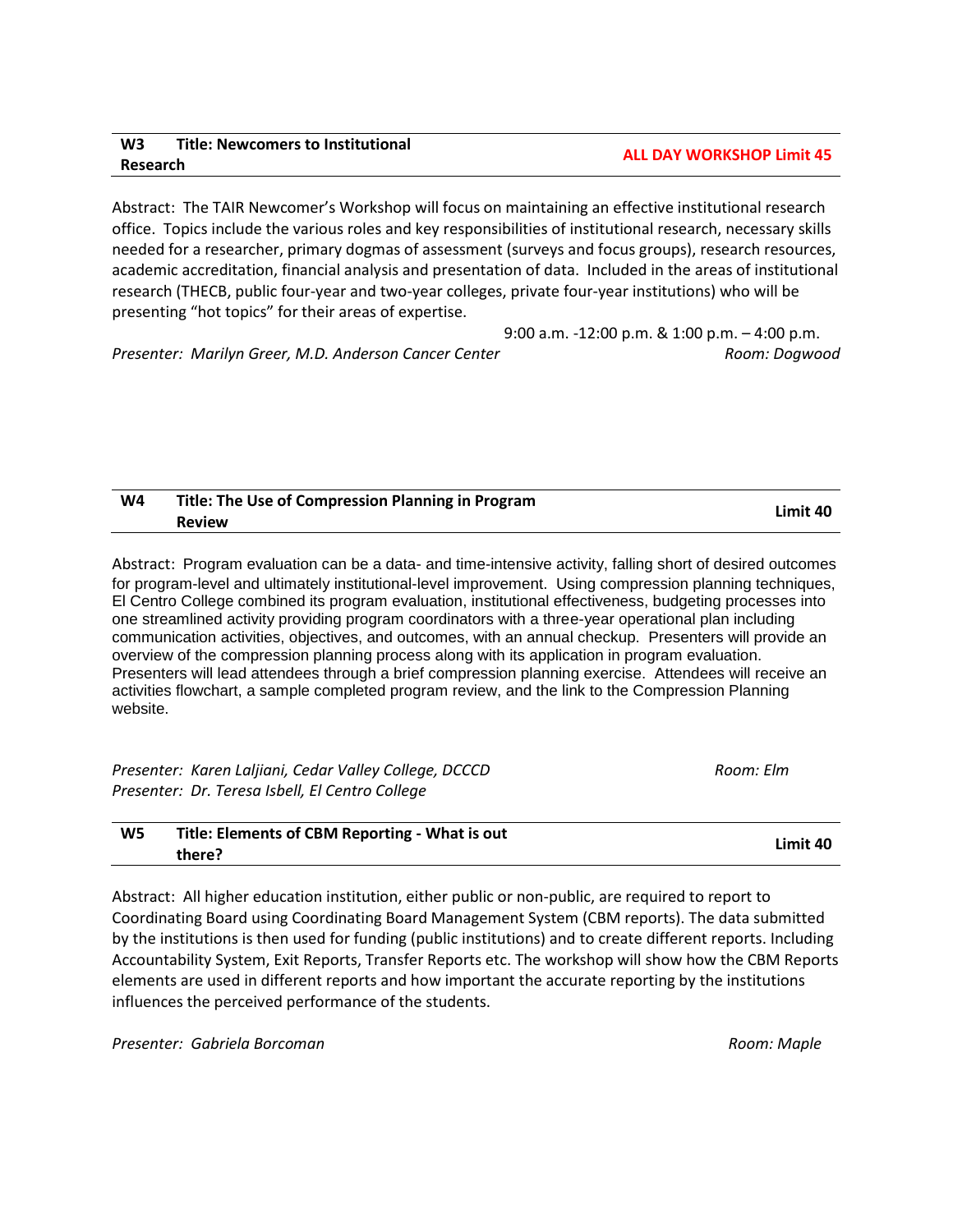### **12:00 noon – 1:00 p.m. -- Lunch (Whispers)**

### **1:00 p.m. – 4:00 p.m. -- Afternoon Sessions: Note Time for IPEDS & Newcomers differs**

| W7 | <b>Title: The Benchmark Process: Best Practices</b> | Limit 40 |
|----|-----------------------------------------------------|----------|
|    | for Gathering and Using Data                        |          |

Abstract: How can benchmarking enhance your college's ability to make decisions to "move the needle" on graduation and transfer rates? What should you benchmark? Who are the best peers for your college?

This session will start with an introduction to benchmarking, cover the data collection process, and most importantly, will share tips and best practices on how to use benchmark data. This workshop will benefit your overall college, including both your for-credit programs as well as your non-credit workforce training programs.

Presenters: Lou Guthrie, Johnson County Community College *Room: Maple*  Presenters: Michelle Taylor, Johnson County Community College Presenters: Thomas K. Martin, Collin College Presenters: Nasreen Ahmad, Collin College

**W8 Title: Productivity Limit 40**

Abstract: Drowning in email? Desk a mess? Projects running late? All of us in higher education are under constant pressure to produce more with less at a faster pace. This workshop will present some commonsense tools to deal with the flood of email, projects, and tasks that cross our paths every day. The workshop will cover four major topics: controlling email, establishing productive workflow, identifying priorities and horizons of focus, and a framework for project planning. Attendees should bring a list of their current projects and a current to-do list for in workshop review. This will be a working session, not a lecture – the result will be an updated, clarified project list and actionable to-do lists.

Presenter: Phil Rhodes, McLennan Community College **Room: Elm** Room: Elm

**W9 Title: Intro to Access Limit 30** Abstract: An introductory workshop on starting to transition from Excel into Access. Planning for the migration of data from Excel into Access, setting up initial table structure, and an introduction to MS-SQL for Access are the topics to be demonstrated and discussed. Participants should bring their own laptop, with MS Access 2010 installed. Participants can also bring their data-sets in Excel format for assistance in the migration process to MS Access after the workshop.

Attendees may bring their own data sets to this session in Excel or CSV format; we'll reserve time at the tail end of the workshop for Q&A and more hands-on playtime.

Prerequisites: Participants must bring their own laptop with Access software already installed.

1:00 p.m.  $-$  4:00 p.m.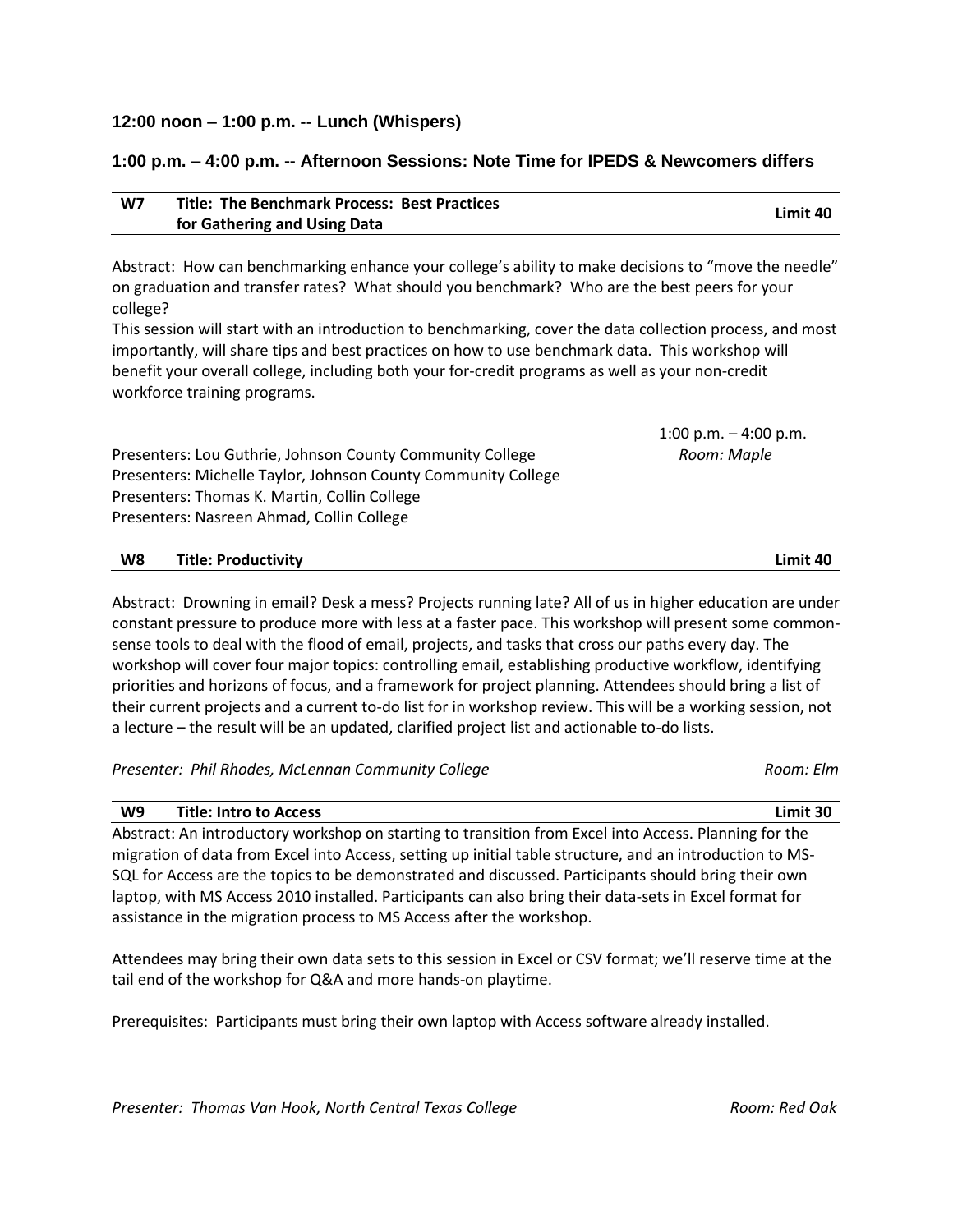# **Date: Wednesday, March 4, 2015 Location: Crowne Plaza Hotel, Dallas Texas**

\*\*\*\*\*\*\*\*\*\*

**7:30 a.m. – 4:00 p.m. -- Check-In (Gallery)**

**7:30 a.m. – 10:30 a.m. -- Morning Sessions:**

| W10 Title: SPSS Syntax: Data Any Way You Want It! | Limit 30 |
|---------------------------------------------------|----------|
|                                                   |          |

Abstract: Do you struggle daily to manipulate data for simple reports? Do you receive similar requests that require to pull the same report dozens of different ways? Are you looking for a way to create repeated reports and requests quicker and more efficient? If you are an SPSS Statistics user, this workshop will demonstrate methods that can be used to automate reporting in institutional research offices. We will examine ways of manipulating and restructuring data through the use of string and number functions. The only background required for this course is a basic knowledge of SPSS. Sample data files will be provided to users during the session as we will walk through several SPSS syntax examples which can facilitate the ad-hoc reporting process.

Prerequisites: Participants must bring their own laptop with the SPSS software already installed. SPSS can be downloaded for a free 14 day trial from [http://www14.software.ibm.com/download/data/web/en\\_US/trialprograms/W110742E06714B29.html](http://www14.software.ibm.com/download/data/web/en_US/trialprograms/W110742E06714B29.html)

*Presenter: Marcelo Paredes, University of Texas – Pan America Room: Red Oak + Live Oak*

### **W11 Title: Beginner Tableau Limit 35**

Abstract: This hands-on Session is targeted towards anyone who works with data – regardless of technical or analytical background. Session will include step-by step instructions on connecting to data, creating views, basic calculations, including string manipulation and logic statements. Build filters, groups, and hierarchies. Create basic visualizations and combine them to interactive dashboards.

Prerequisites: Participants must bring their own laptop with Tableau Desktop software already installed. Tableau can be downloaded for a free 14 day trial from [www.tableausoftware.com/products/trial](http://www.tableausoftware.com/products/trial)

*Presenter: Dennis Ignatenko, University of Texas, Arlington Reserve Archard Room Trinity II & III*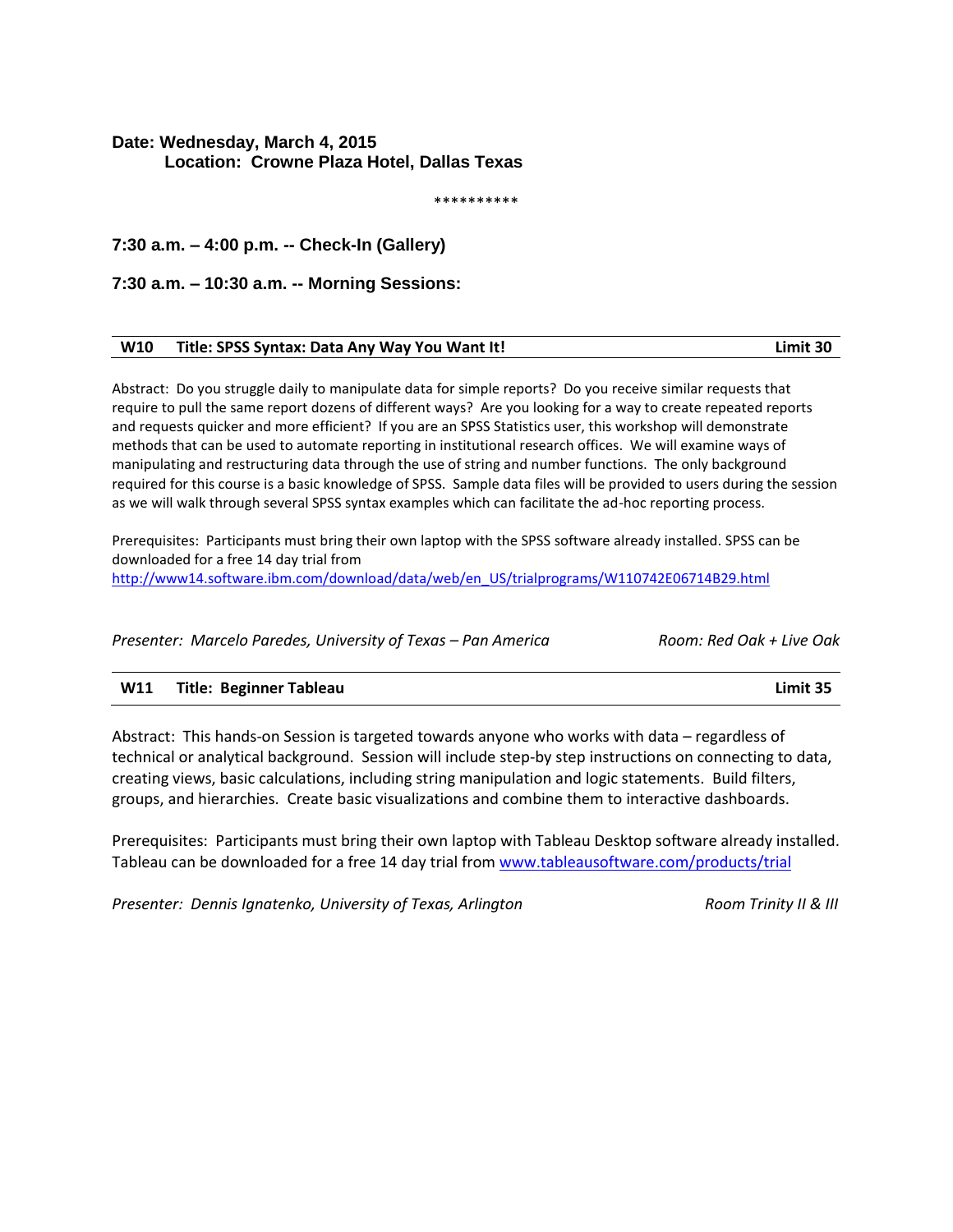## **12:00 noon – 1:00 p.m. -- Lunch (Trinity IV & V)**

### **1:00 p.m. – 4:00 p.m. -- Afternoon Sessions:**

#### **W12 Title: Intermediate Tableau Limit 35**

Abstract: Building on the morning session or for those who have recently started using the software, this session will cover more advanced graphs and visualizations, including reference lines/bands; custom aggregations, quick Table Calculations parameters; demo of Geographic Mapping and US Census data; forecasting; building data extracts for off-line use.

Attendees may bring their own data sets to this session in Excel or CSV format; we'll reserve time at the tail end of the workshop for Q&A and more hands-on playtime.

Prerequisites: Participants must bring their own laptop with Tableau Desktop software already installed. Tableau can be downloaded for a free 14 day trial from [www.tableausoftware.com/products/trial](http://www.tableausoftware.com/products/trial)

Presenter: Dennis Ignatenko, University of Texas, Arlington Room: Trinity I & II

**Fees:** TAIR Members: \$60 for each half day workshop and all-day Newcomers Workshop Non-Members: \$65 for each half day workshop but must register on the workshop link. IPEDS Workshop is Free but must register separately than TAIR Workshops

Workshop materials, meals and parking included in registration costs

### **Registration Link and Deadline:**

Registration for the conference can be completed online at: [www.regonline.com/joinTAIR](http://www.regonline.com/joinTAIR) Registration for the workshops only can be completed online at [www.regonline.com/TAIRPreCon2015](http://www.regonline.com/TAIRPreCon2015) Registrations for the conference and workshops will end at 5:00 p.m., Thursday, February 26, 2015.

IPEDS Registration for the conference can be completed online at:

[https://www.airweb.org/EducationAndEvents/IPEDSTraining/Workshops/Pages/TAIR2015ipeds](https://www.airweb.org/EducationAndEvents/IPEDSTraining/Workshops/Pages/TAIR2015ipedsws.aspx) [ws.aspx](https://www.airweb.org/EducationAndEvents/IPEDSTraining/Workshops/Pages/TAIR2015ipedsws.aspx)

Registrations for the IPEDS training will end once we have 45 participants signed up.

*Please address any questions or concerns to David Brown, TAIR Member-at-Large for Professional Development. David may be reached by e-mail at [dbrown@nctc.edu](mailto:dbrown@nctc.edu) by phone at (940) 668-3331.*

### **Workshop presenters (listed in alphabetical order):**

### **Nasreen Ahmad**, **Assistant Director, Research & Institutional Effectiveness, Collin College**

Nasreen has MA degrees in sociology and in development studies. She has 15 years of experience in the Institutional Research Office at Collin College in McKinney, Texas. She began her IR career as a Research Analyst and has served as Assistant Director for the past two years. She has presented at state, national, and international conferences. Among many other activities during her time at Collin, she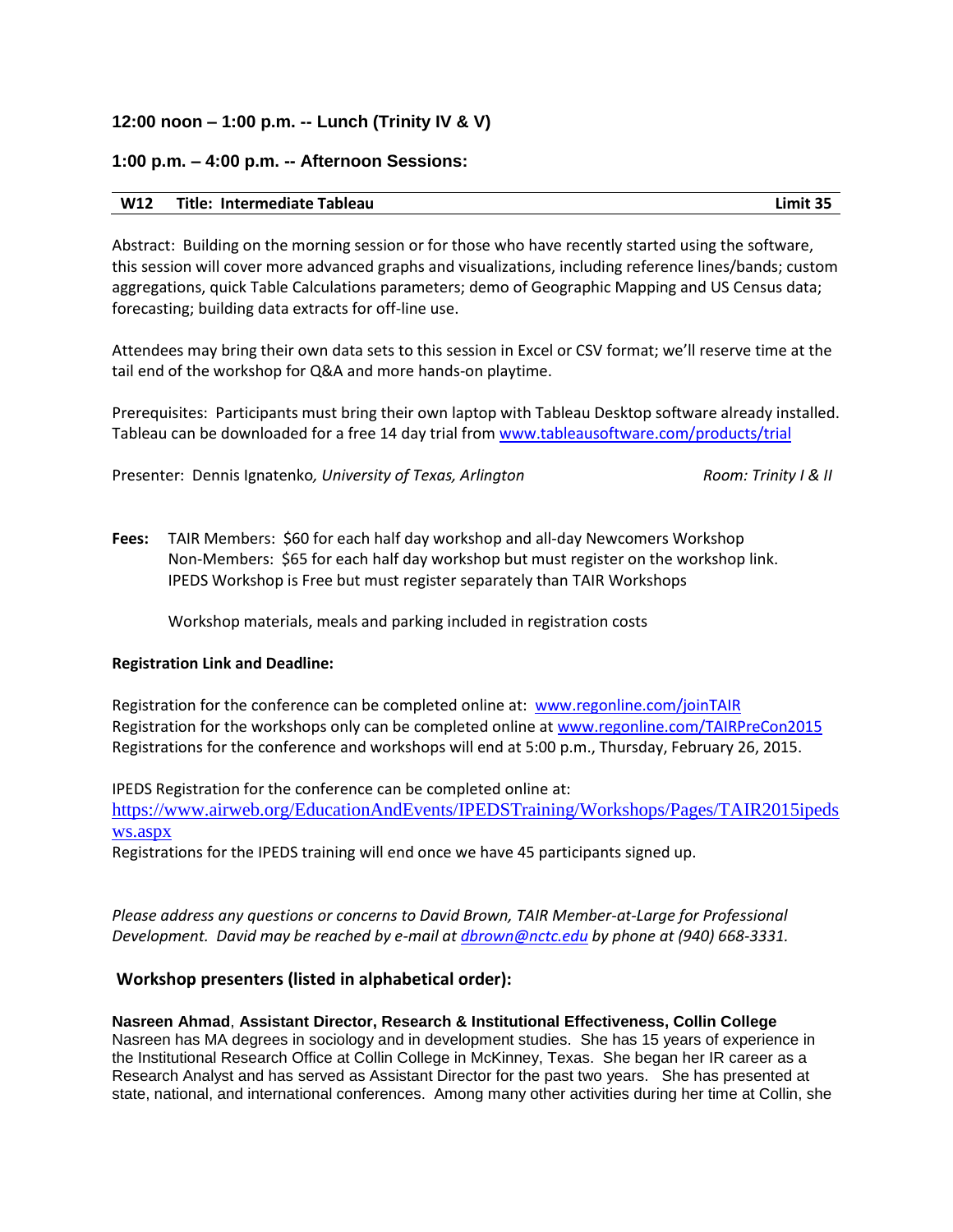has spearheaded the collection and submission of data for the National Community College Benchmark project (NCCBP) for the past ten years. In 2007, she presented a session at the NCCBP conference on definitional and instructional ambiguities in the NCCBP within the context of Collin's experience.

**Frances Frey- Frances is the Director of IR at Our Lady of the Lake University**. She has thirteen years of research experience. Frances has a wide range of experience from private industry to higher education. In addition, she has experience with SACSCOC accreditation, statistical analysis, and assessment.

#### **Lou Guthrie, National Higher Education Benchmarking Institute, Johnson County Community College, Overland Park, KS**

Lou Guthrie is the Director of the National Higher Education Benchmarking Institute. She joined the Institute in December and leads the management and development of the National Community College Benchmark Project (NCCBP), the National Community College Cost and Productivity Project, the Workforce Training Benchmarking Project and the newest addition to NHEBI's portfolio, the Maximizing Resources for Student Success project, a Gates Foundation project.

Previously she was President of Guthrie Research Group, Inc., a benchmarking consulting company that worked with Fortune 500 companies and international financial institutions on general services benchmarking projects. For the past 5 years she also served as a benchmarking consultant to the World Bank's General Services Division. Dr. Guthrie has higher education experience as an Assistant Professor at Oregon State University, and as an Instructor at Virginia Tech and Longview College. Lou received her PhD from Virginia Tech in Blacksburg and her MS from Southern Illinois University.

**Dennis Ignatenko, Director of Decision Support & Analytics, at The University of Texas at Arlington.** He has participated in TAIR since the 1998 conference in Austin, Texas. During that time he has worked in Institutional Research offices at three Texas institutions: McLennan Community College, Texas A&M University, and The University of Texas at Arlington. Dennis has used Tableau software since 2010 and initiated development of Tableau dashboards and metrics published via the accountability.tamu.edu portal.

**Dr. Teresa Isbell, Dean of Planning Assessment and Research, at El Centro College** has over 25 years of experience in leading strategic planning, institutional effectiveness and institutional research practices at two-year community and technical colleges in Texas and Arkansas. She has served as a Texas Quality Examiner. Her expertise and experience in strategic planning and institutional effectiveness has contributed to five successful regional accreditation visits. Dr. Isbell has served on the TAIR program planning committee and served as TAIR's first member-at-large for professional development. Dr. Isbell has published articles on institutional research and assessment. She has presented at AIR, SAIR, TAIR, ASHE, and CSCC conferences.

**Karen Laljiani - Associate Vice President of Planning, Research, and Institutional Effectiveness, Cedar Valley College**. She is responsible for the leadership of the Strategic Planning Process, Institutional Research, Program Review, and Quality Process Improvement. Karen is the Chair of the Strategic Planning Team, and of the Quality Process Improvement Team, and is a member of the Non-Instructional Program Review Team, the Enrollment Management Team, the Learning Outcomes Assessment Team, the Centers of Excellence and New Programs Team, and the Institutional Review Board. She is a member of the Districtwide Institutional Effectiveness and Research Council and the District Core Curriculum Evaluation Committee, and has chaired each of these groups multiple times over the years. On a State and National level, Dr. Laljiani has served as the Texas Association for Institutional Research (TAIR) President, Chair of the North Texas Community College Consortium Institutional Research Committee, and has been on conference program planning committees for these groups as well as for the Southern Association for Institutional Research, and the national Association for Institutional Research. She has presented workshops and sessions for these organizations, as well as for the League for Innovation and AACC.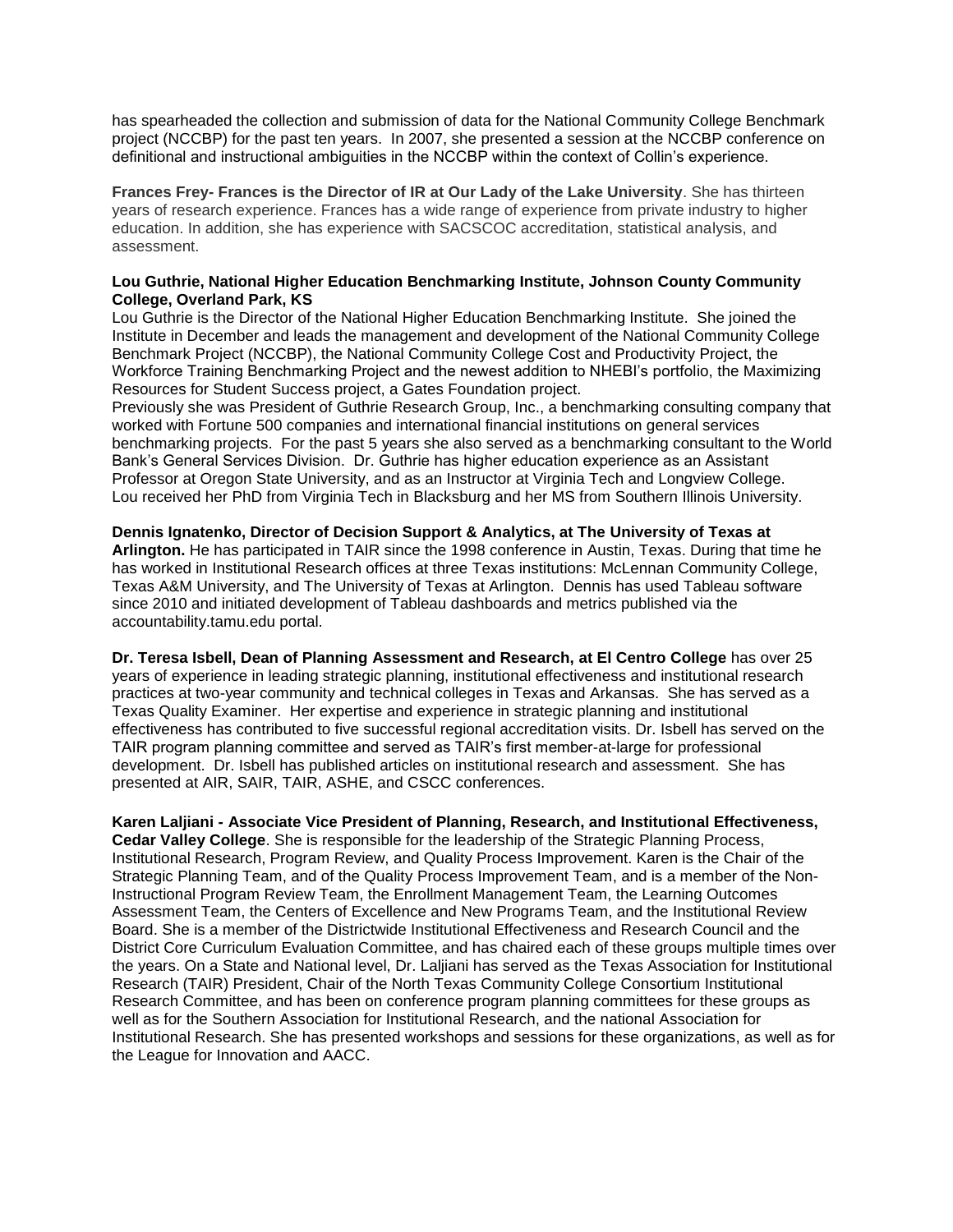Dr. Laljiani is no stranger to the Dallas County Community College District. Prior to Joining Cedar Valley College, she served as Dean of Planning, Institutional Effectiveness and Research at North Lake College in Irving, TX, and as the Dean of Planning, Assessment, Institutional Effectiveness and Research at El Centro College in Dallas, TX for fifteen years, where she also served as the SACSCOC liaison. She has worked in higher education for over twenty years, including research, institutional research, assessment and accreditation work that she performed for the University of Texas System (Southwestern Medical Center, University of Texas at Arlington, and University of Texas at Dallas).

Karen earned a Bachelor's degree in Psychology from Boston University, and a Ph.D. in Human Development and Communication Science from The University of Texas at Dallas.

She has received numerous recognitions and awards including Innovator of the Year from El Centro College and Outstanding Lifetime Member from TAIR. She is also a graduate of the Consortium Leadership and Renewal Academy at the North Texas Community College Consortium and of the President's Leadership Institute at Cedar Valley College.

**Kara Larkan-Skinner- Assistant VP of IE and Accreditation at Our Lady of the Lake University.**  Kara has experience leading IE & IR offices at both the community college and the university level. She has worked in assessment, research, and accreditation related roles in higher education for over a decade. Kara has led institutions through challenging circumstances including developing an IE model from scratch and leading an institution through a monitoring status with the COC.

### **Thomas K. Martin**, **Assoc. VP, Research & Institutional Effectiveness, Collin College**

Tom received a Ph.D. in Higher Education Administration in 1986 with emphases in statistics, research methods, and organization studies. He has worked in research since 1980 and as an IR Director since 1985. He has presented at AIR, TAIR, SAIR, SCUP, TACC, and other professional conferences, and he has several publications. He has been a presenter and consultant at institutions and organizations throughout the U.S. He has been employed as Director of IR and Associate VP for Research & Institutional Effectiveness at Collin College, in the north Dallas suburbs, for the past 20 years. He served as 1998-1999 TAIR President, and he received TAIR's Outstanding Service Award in 2003.

**Michael Nguyen, Vice President of Services, at ZogoTech** has been working with colleges to improve student success using data for over 10 years. He is passionate about helping others improve their lives through education. In college, he began mentoring and tutoring students as a volunteer at schools in Austin and Dallas and through that experience discovered his deep interest in helping people learn. Michael holds a degree in Computer Science from the University of Texas at Austin. Outside of work, he loves to travel to small towns around the world and enjoys spending time with his wife and twin toddlers.

**Marcelo Paredes, University of Texas-Pan American.** Marcelo Paredes began working as a Research Analyst at the Office of Institutional Research and Effectiveness (OIRE) at University of Texas-Pan American in December 2004. Marcelo now serves as Assistant Director at OIRE since September 2011. He has served as Chief Reporting Official for UTPA since 2006 and is responsible for coordinating the certification of several CBM reports. He has also served as the TAIR Resource Fair Chair from 2009 until 2013 and the TAIR Nominating Committee in 2012. Marcelo has been a proficient user in SPSS since 1997. He uses SPSS Statistics on a daily basis and frequently writes and runs SPSS Syntax to load state reports from fixed ASCII form to SPSS, compute variables for state reports based on data in Student Information System, compute additional variables based on state certified variables, create variable value labels, and write custom reports.

**Sonia Schaible-Brandon**, **Director of Institutional Research and Assessment for Colorado Mesa University (Grand Junction, CO).** In addition to serving as CMU's IPEDS Keyholder, Sonia is a member of CMU's reaccreditation steering committee and is a member of the faculty in criminal justice. Prior to assuming her current position in institutional research, Sonia was the research analyst for the Colorado Department of Higher Education where she programmed the state's first two statewide IPEDS uploads